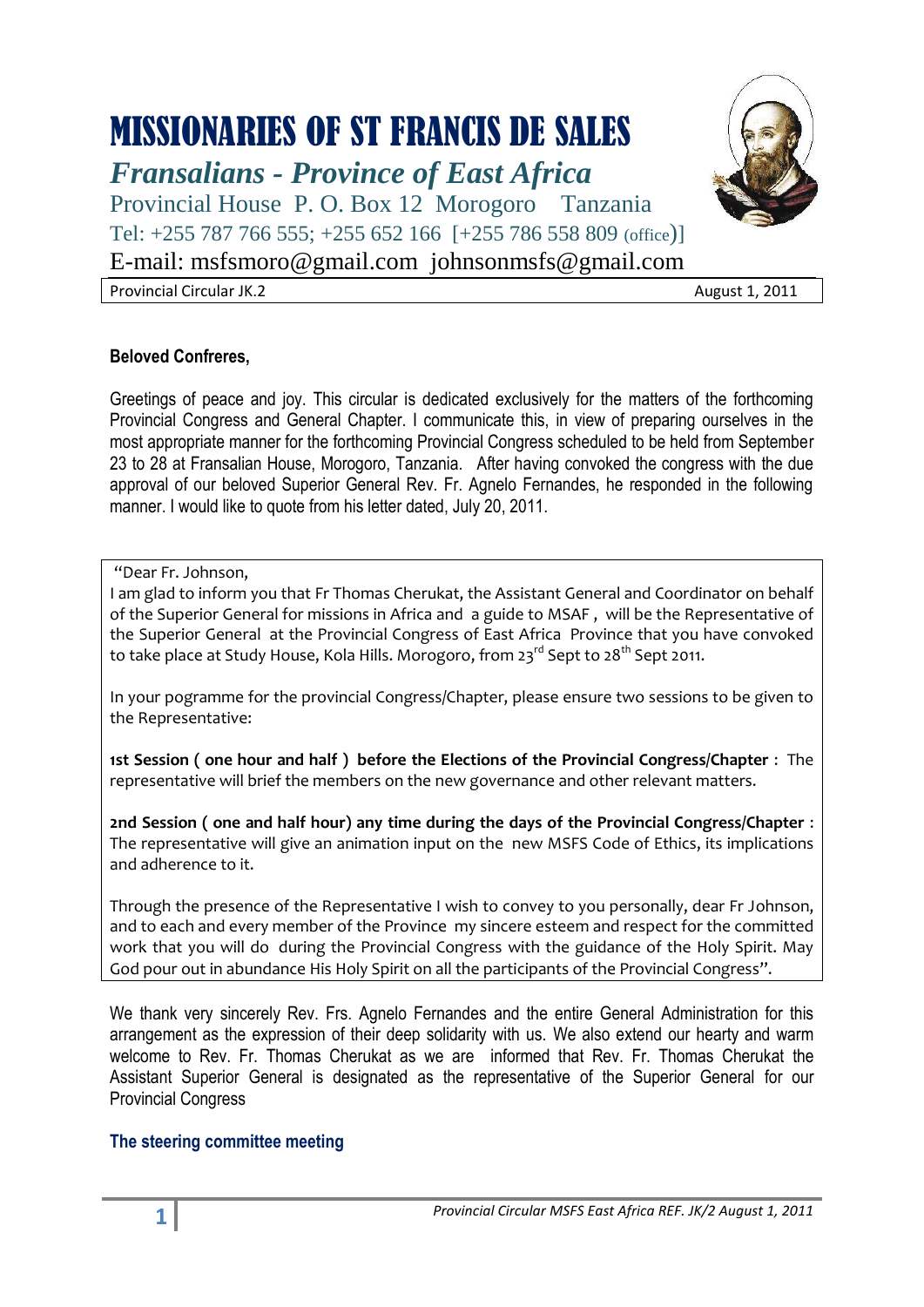The steering committee held its first meeting at MSFS Provincial house Kihonda on July 27, 2011 made the following guidelines for the smooth organization of the Provincial Congress.

In the opening prayer and in the introductory discussions followed, the members made themselves aware of the sacred task entrusted to them to be of utmost assistance to the entire province, in preparations as well as in conducting the Provincial Congress which is to be the source and means of revival and revitalization of our very Missionary presence and Mission. Reflecting together on the theme of the Congress: "**Fransalians Called To Be Mystics: Enriched by Fraternal Love and Prophetic Zeal for the Mission of Christ in East Africa"** the committee formulated the themes upon which the papers are to be prepared and presented. The committee also took into due consideration the various suggestions and concerns shared by the confreres as responses to the consultation made by me during the recent past from the time of our annual retreat.

Taking into consideration the time available during the Congress, the committee decided to have the presentation of three papers covering the whole theme of the Congress. These papers are other than the usual mandatory reports and presentations. Please note also that this time we are not basing the presentations on the traditional "Forum Discussions" focusing on each Apostolate. On the other hand we are aiming at a deep and authentic study on the quality of our very life as consecrated persons, missionaries and priests.

The themes proposed for the papers:

- **1. Our vocation to be mystics of God's love**
- **2. Our vocation to enrich and to be enriched by fraternal love**
- **3. Our vocation for prophetic mission in East Africa**

In order to facilitate further and deeper study of the theme, the following sub themes are suggested.

## **1. Our vocation to be mystics of God's love**

- *1. Self realization as a child of God who is LOVE*
	- a. Means for this realization
	- b. Obstacles to this self-realization
- *2. Implications of this realization*
	- a. Deep sense of esteem for one's call
	- b. Strong convictions of one' call
- *3. Challenges for Self transformation* 
	- a. Challenges from within
	- b. Challenges from outside
- *4. Orientations for Self transformation*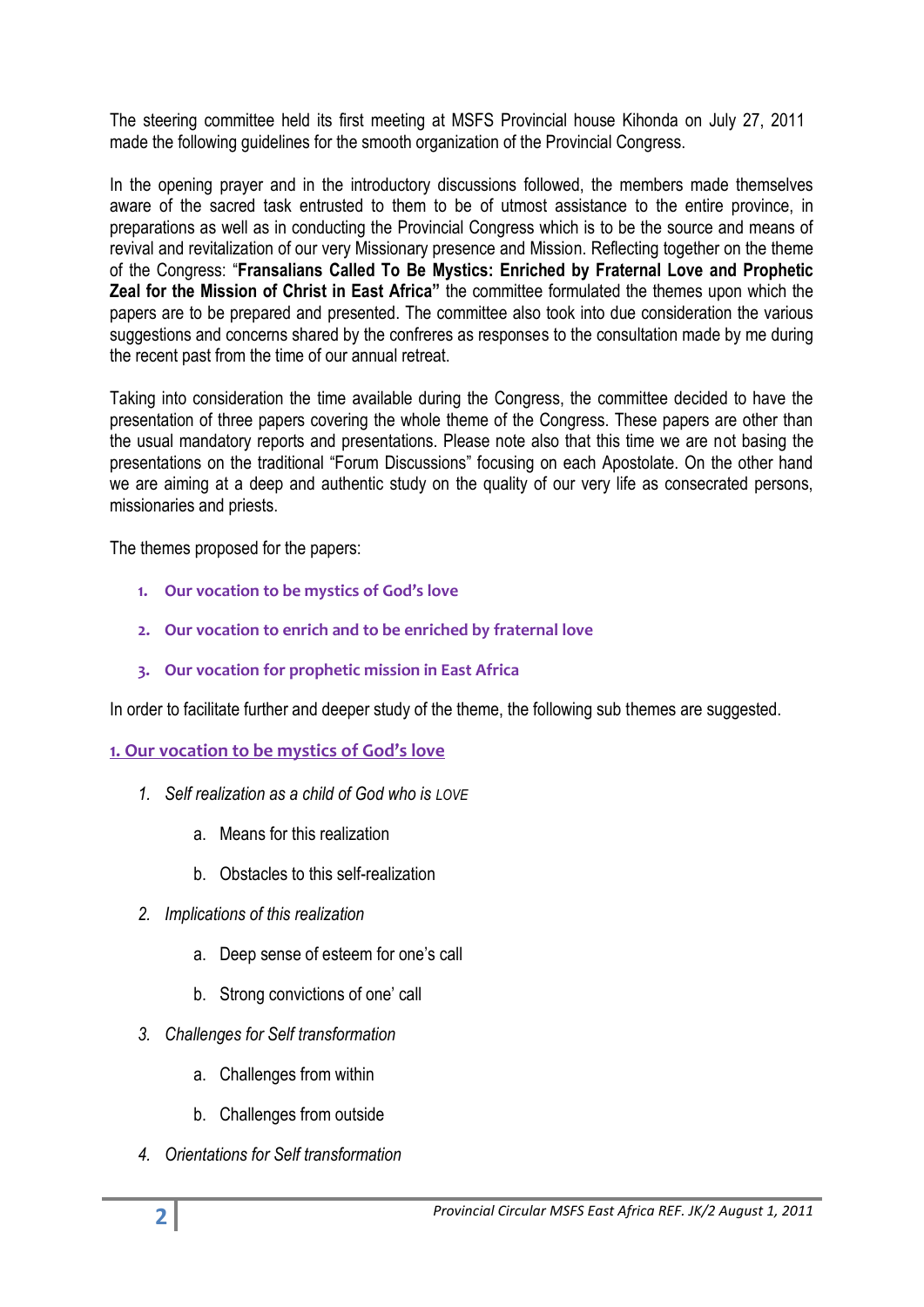- a. Source and means of self-transformation
- b. Transformation as basic obligation
- 5. *The role of initial and ongoing formation*
	- a. *Quality and Challenges of formation*
	- b. *Possibilities of ongoing formation in the given situation*

# **2. Our vocation to enrich and to be enriched by fraternal love**

- *1. Legitimate demands on us in matters of fraternal love*
	- *a. As in the Christian doctrines*
	- *b. As in our Fransalian rule of life*
- *2. Objective evaluation of our fraternal love*
	- a. Achievements, strengths and weaknesses, challenges
	- b. Role of superiors to foster fraternal love in community
- *3. New orientations proposed* 
	- a. At community level
	- b. At apostolic community level
	- c. At province level

# **3. Our vocation for prophetic mission in East Africa**

- *1. Characteristics of prophetic mission*
	- a. As envisaged in our rule of life
	- b. Examples from our Patron and Founder
	- c. Examples from the missionary heritage of Africa
- *2. Challenges for prophetic mission* 
	- a. Demands in the present world scenario
	- b. Challenges from within and from the system of our functioning
- 3. *Requirements, ways and means for prophetic presence* 
	- a. Evangelical counsels as prophetic expressions
	- b. Identification with the marginalized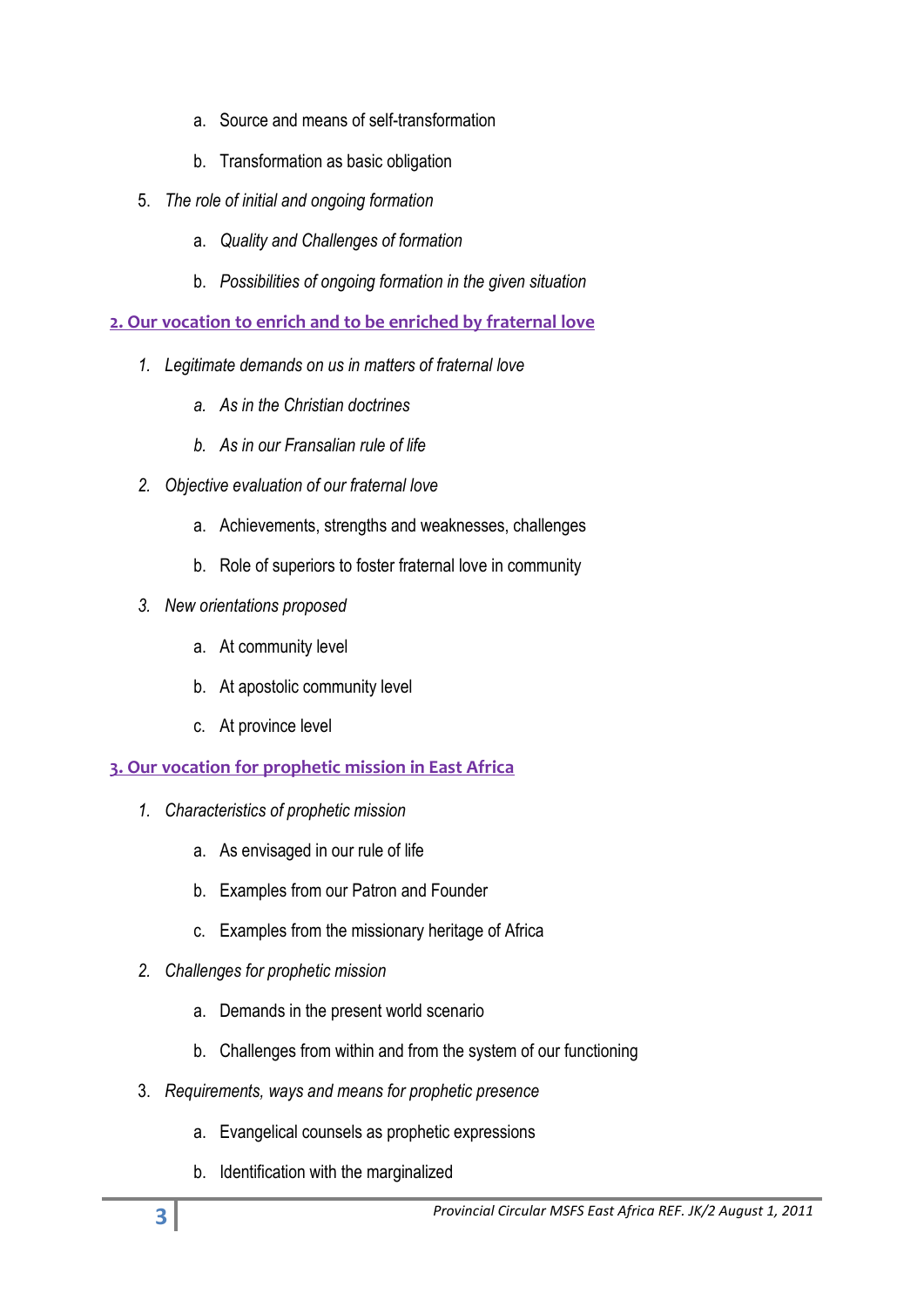c. New areas of prophetic ministry

# **Guidelines for the preparation of paper**

In order to facilitate more realistic sharing and discussions, nearby communities are clubbed together for the initial preparations of the drafts. The drafts are then sent to the steering committee who in turn organizes the further study and collating the papers through three committees assigned for the same work. Each committee will concentrate on one of the papers. Then the second draft is sent to the steering committee which finalizes and approves the paper as a working document for the provincial congress.

It is a must that the discussions are sharing as part of the preparations of the papers must be accompanied by true spirit of discernment. We are seekers of truth and wisdom. In authenticity and with utmost objectivity let everyone share aiming solely at the self realization and self transformation of every one and helping one another to attain true missionary and prophetic zeal.

# **Time frame**

Taking into consideration the available time, we shall have the following time frame in accomplishing every stage.

| August 1     | The sub themes and the guidelines reach every confrere. |
|--------------|---------------------------------------------------------|
| August 25    | First draft reaches the steering committee.             |
| August 30    | The collated papers are sent to the subcommittees.      |
| September 15 | The second draft reaches the steering committee.        |
| September 20 | The steering committee finalizes the working document.  |

# **The communities clubbed together**

| <b>Names of Communities</b>          | Coordinator              |  |
|--------------------------------------|--------------------------|--|
| Osia and Agururu                     | Fr. Sebastian Nirappel   |  |
| Chera and Ndagani                    | Fr. Joby Maruthomalayil  |  |
| Katani and Mlolongo                  | Fr. Jacob Thekkekara     |  |
| Ngurdoto and Maji ya Chai LCI        | Fr. Thomas Kochuparampil |  |
| Mkuza, Noviciate, Mji Mpya           | Fr. Sebastian Antonysamy |  |
| Provincial House, Dumila             | Fr. Jose Eriyanickal     |  |
| Junior Seminary and Fransalian House | Fr. Sunny Vettickal      |  |
| Itaga and Ipuli                      | Fr. C. Arockia Samy      |  |
| <b>Bukene and Lububu</b>             | Fr. Williams Sebastian   |  |
| Isaka and Mwakata                    | Fr. Joseph Poikunnel     |  |
| Germany Austria                      | Fr. Wilson Packiam       |  |
|                                      |                          |  |

# **Confreres from other Provinces and Scholastics**

In this phase of preparation of the Provincial Congress, all the confreres from other provinces working in East Africa and all the scholastics of East Africa Province as well as of those form other missions now undergoing formation in East Africa are to be also fully involved in the process of preparations for the Congress although they do not participate in the actual congress.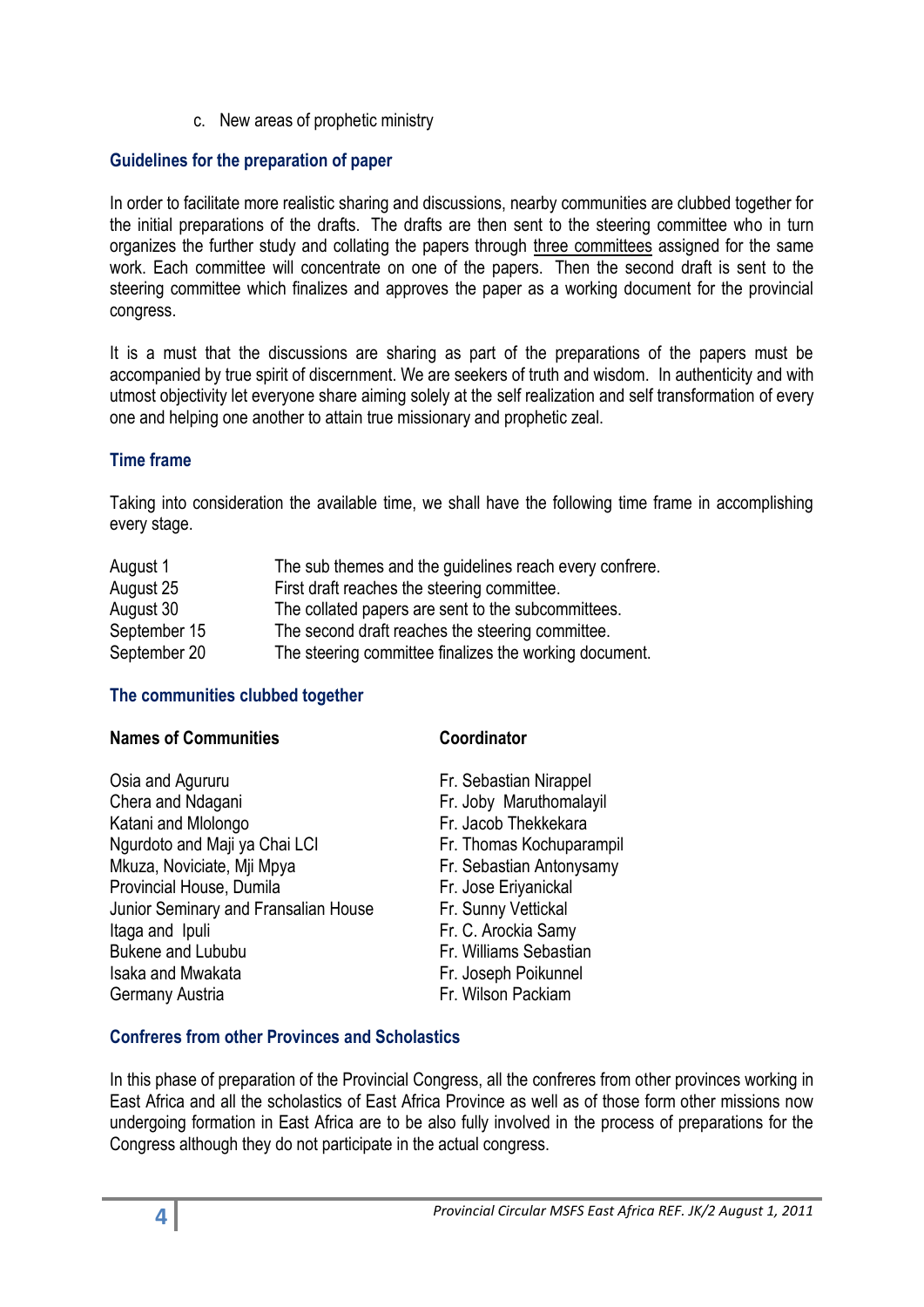The confreres who are right now on holidays and the confreres / scholastics working / studying in India, USA can send the papers / reflections directly to the office of the Provincial.

## **The scholastics in East Africa**

The scholastics in East Africa are grouped together in the following manner. The coordinator in consultation their respective superiors are to organize the meeting at the venue proposed.

## **Group 1**

- 1) Chrles Ouma Ondiek (coordinator) Venue Bukene
- 2) Siljo Cherian Aaupadan
- 3) Robert Raj
- 4) Francis Aloo Indimuli
- 5) Japhet Bernard Kirimi
- 6) Kenneth Mwangi Maina

# **Group 2**

1) Joseph Kayanja (coordinator) Venue Fransalian House, Morogoro

- 2) Desmond Tutu Anjuru
- 3) Joji Joseph Vechukunnel
- 4) Sylvester Clement Sudhakar
- 5) John Mbogo

# **Group 3**

- 1) Thomas Njue (coordinator) Venue LCI Formation house
- 2) Innocent Ngowi
- 3) Aristedes Ndanda
- 4) Stephen Mutisya

# **Group 4**

All the Philosophy students of LCI Scholasticate Coordinator: Francis Kyule Mwovi

# **The core committee for the preparation of the second draft**

# **Paper ONE :** *Our vocation to be mystics of God's love*

# **Fr. Jomat Kollapillil (co-ordinator)**

- Fr. Sebastian Nirappel
- Fr. Thomas Olickal
- Fr. Joby Maruthomalaiyl

# **Paper TWO :** *Our vocation to enrich and to be enriched by fraternal love*

# **Fr. Sunny Vettickal (coordinator)**

- Fr. Zachariah Burrofero
- Fr. Tomy Kattikanayil
- Fr. Sebastian Kuzhupil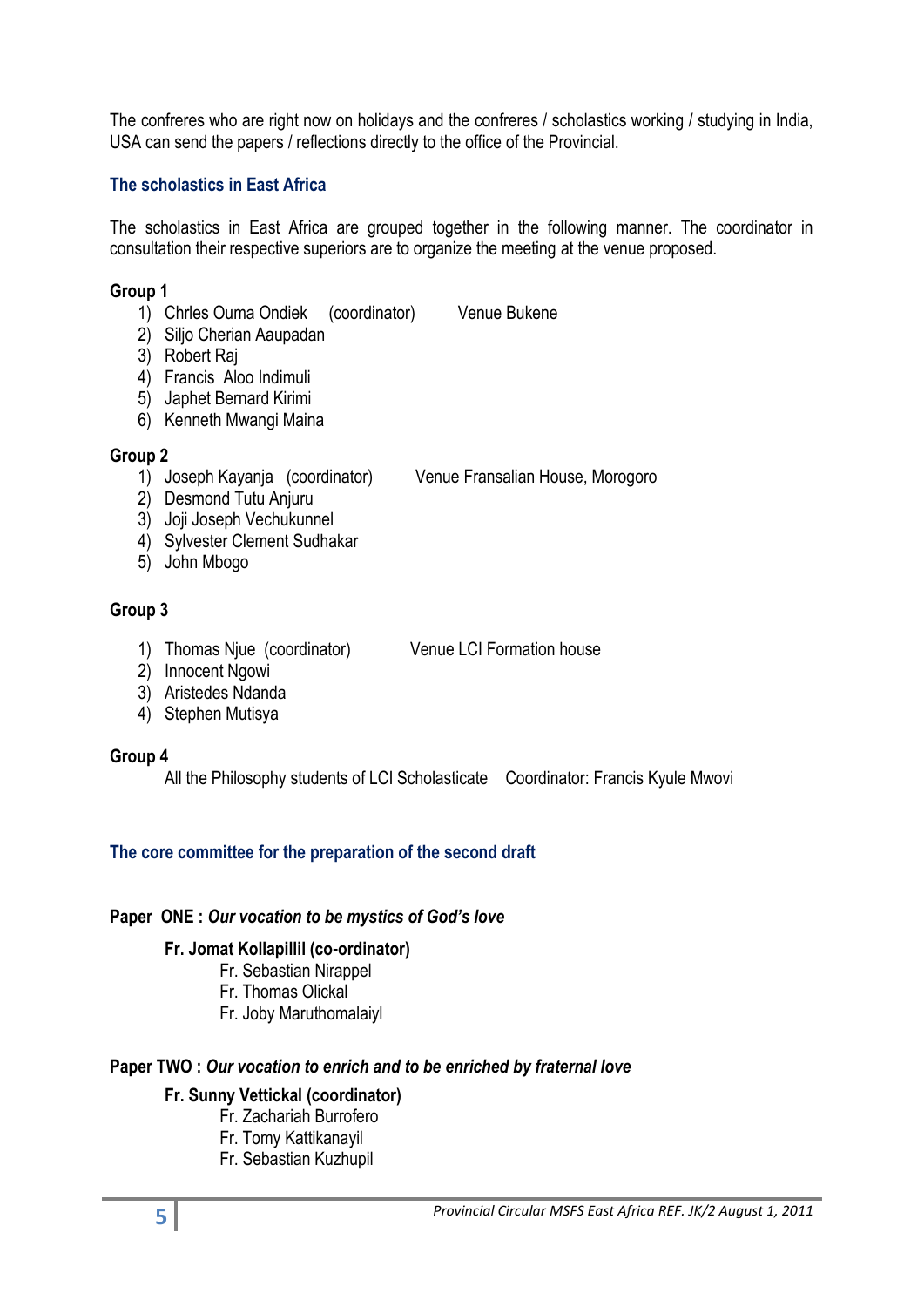## **Paper THREE:** *Our vocation for prophetic mission in East Africa*

#### **Fr. Santhosh Paul (coordinator)**

- Fr. Joseph Poikunnel Fr. Sebastian Williams
- 
- Fr. Tomychan Perumanoor

## **Responsibilities shared**

As part of the sharing of the responsibilities of our family gathering of the Provincial Congress, your generous hands are needed as follows:

### **Liturgy**

| Fr. Sunny Mattam (leader) |
|---------------------------|
| Fr. Robert Raj            |
| Fr. Antony Samy Sebastian |

#### **Choir**

Francis Kallikatt (leader) Bro. Innocent Ngowi Fr. Stephen Ubadesi Fr. Pius Kochuparampil

#### **Mess**

Fr. Jose Eriyanickal (leader) Fr. Reji & Scholastics

#### **Filing and computerizing**

Fr. Stephen Gerald (leader) Fr. Antony George

- **Time keeper:** Fr. Lourance Thadam
- **Hall** Fr. Reji and the Fransalian community

#### **Notice board**

- Fr. Johnson Napoleon (leader) Fr. Sijo Pendanath
- **Video** Fr. David Soosai

## **Photography** Fr. Sunny Vettickal

## **Transportation and accommodation**

Fr Jose Eriyanickal Fr. Reji Pendanath

# **MC**

Fr. Johnson Pathiyil Fr. Jomet Kollapallil